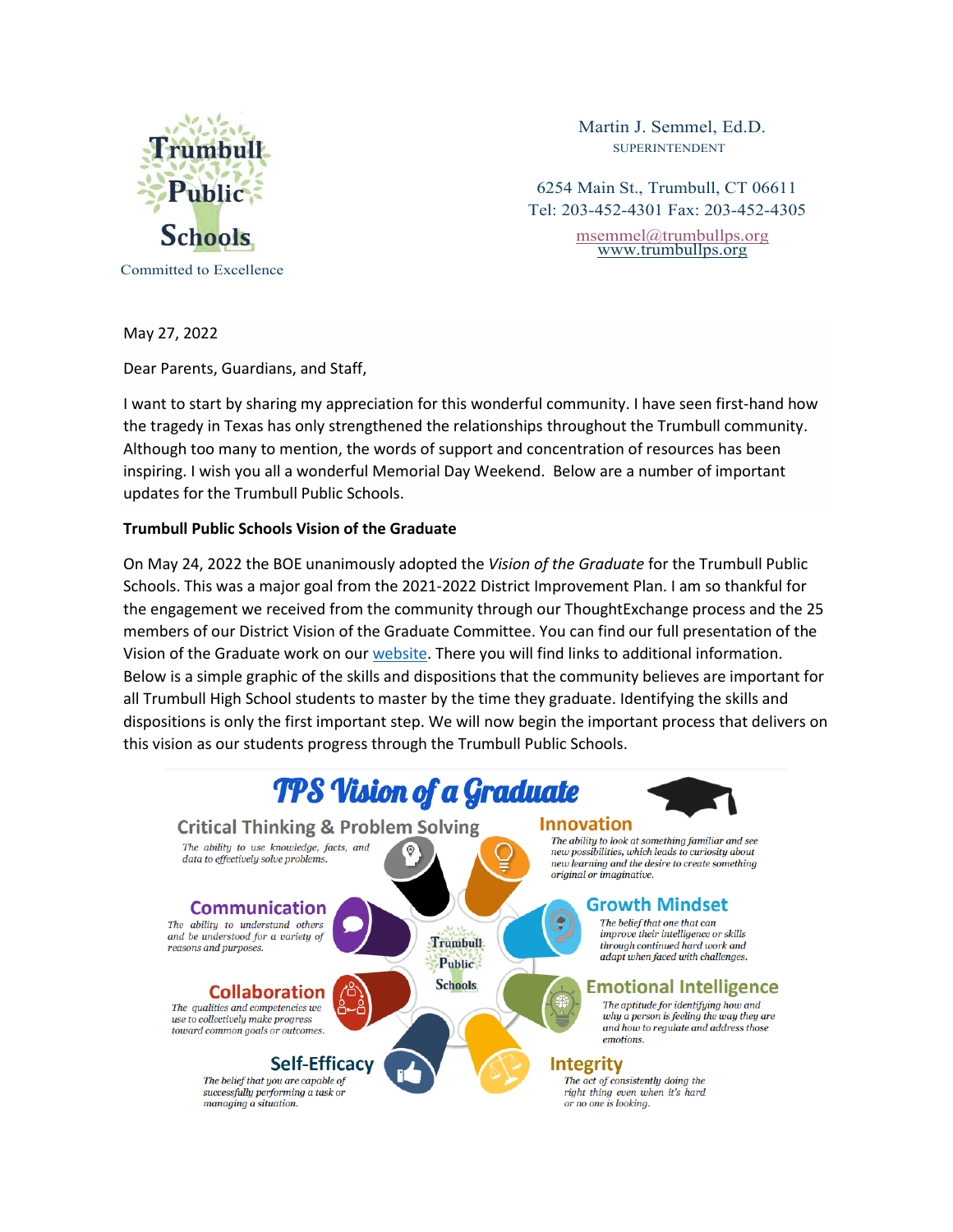## **Late School Start Committee (LSSC)**

At the May 24 BOE meeting, recent findings from the Late School Start Committee were provided to the Board of Education. The BOE requested that the Late School Start Committee collect additional information as it relates to an 8:00 am start at Trumbull High School and bring it back to the BOE for further discussion. As a reminder, there are no changes to the schedule for the 2022-2023 school year. You can find the full presentation from the BOE meeting on ou[r website.](https://www.trumbullps.org/Attachments/LateSchool/5-24-22.pdf)

# **Next Chapter Books – 2 Daniels Farm Road**

We are excited to announce that *Next Chapter Books* (2 Daniels Farm Road) will continue to maintain our regular hours of Monday through Friday, from 10 to 5, from the last day of school throughout the summer. This has been made possible through the support of Friends of Elite, and the organization of a steady support of student and community volunteers.

## *Introducing Story Hour!*

Story hour at NCB is now up and running, every Monday at 10:15, and will continue throughout the summer.

### *Students' Summer Reading Books and Bookclubs*

Special shelves will be designated with books from each grade level's summer reading list.

Additionally, book clubs to support students' summer reading comprehension will be led by TPS teachers, Robin Luther and Johanna Fitzpatrick, in July and August.

Book club sign up and updates on events and summer happenings can be found by following NCB on social media:

Instagram: nextchapterbooksct

Facebook: <https://www.facebook.com/Next-Chapter-Books-108042161861744>

Store website (coming soon): nextchapterbooksct.com

*Interesting in Volunteering?*

There are so many ways to support NCB! Contact Friends of ELITE to learn more:

<https://foe.nuland.site/membership/>

#### **School Breakfast and Lunch Prices for 2022-2023**

The Trumbull Public schools have been serving all students free meals since the COVID-19 pandemic first disrupted K-12 education. This Federal Waiver expires on **[June 30, 2022.](https://www.fns.usda.gov/cn/covid-19-child-nutrition-response-85)**

The cost for school meals for the **2022-2023** school year are as follows:

Elementary School Breakfast = \$2.35 Elementary School Lunch = \$3.15 Middle School Breakfast = \$2.35 Middle School Lunch = \$3.35 High School Breakfast =  $$2.50$  High School Lunch =  $$3.50$